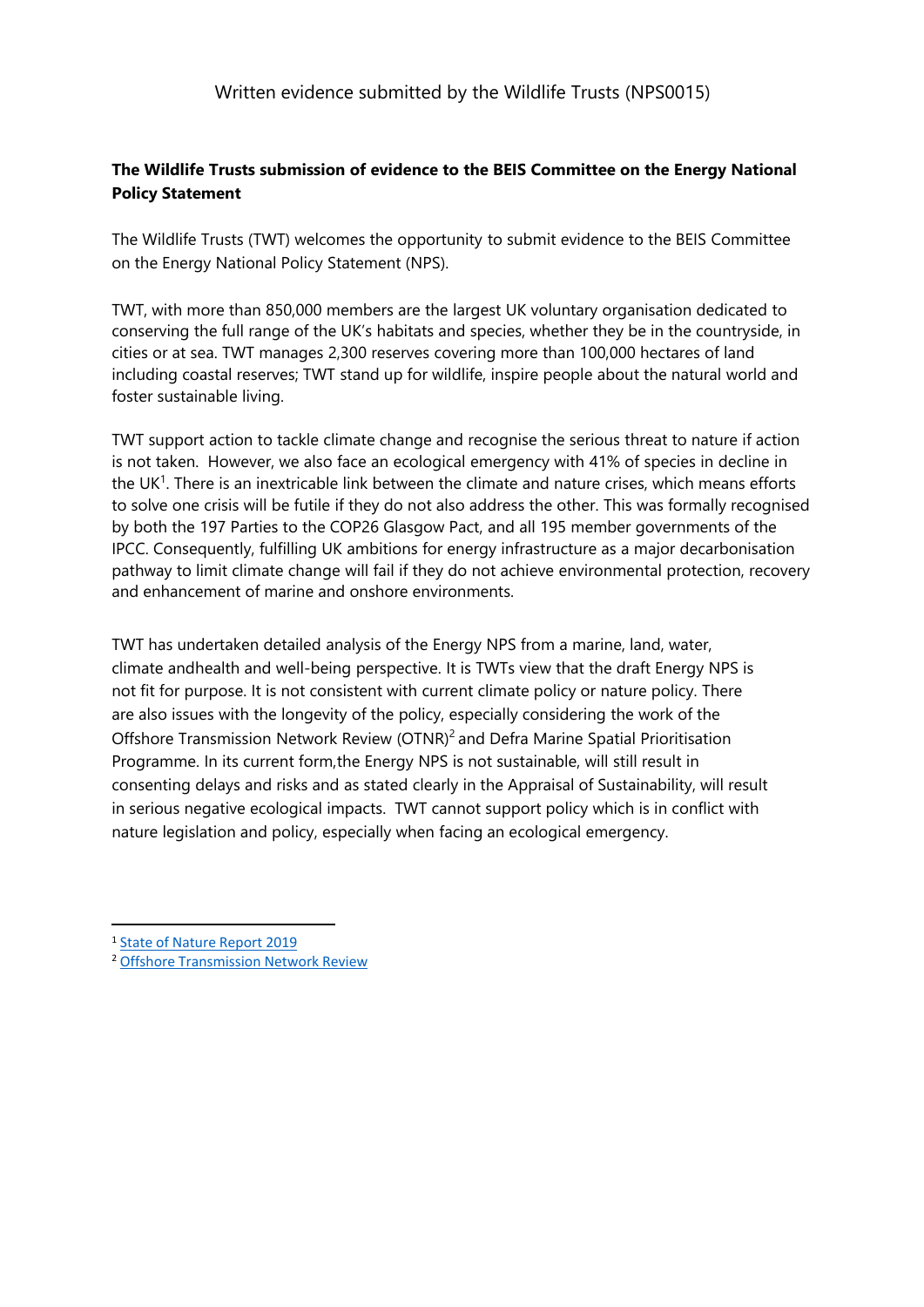Our position on the Energy NPS is as follows:

# **1. Energy NPS is in conflict with nature legislation and government policy – it is not sustainable and will result in consenting delays/risks**

With the conclusion of serious negative impacts on ecology, TWT highlight that the Energy NPS is in conflict with UK nature legislation and policy and is not aligned with current language/policy on ensuring nature's recovery. This includes a lack of alignment with:

- $\bullet$  Environment Act<sup>3</sup>
- Environment (Wales) Act 2016<sup>4</sup>
- $\bullet$  Habitats Regulations<sup>5</sup>
- Marine and Coastal Access Act 2009<sup>6</sup>
- Marine Strategy Regulations<sup>7</sup>
- $\bullet$  Well-being of Future Generations Act<sup>8</sup>
- $\bullet$  25 Year Environment Plan<sup>9</sup>
- National Planning Policy Framework<sup>10</sup>
- $\bullet$  Marine plans<sup>11</sup>
- $\bullet$  30x30 commitments including the Leaders Pledge for Nature<sup>12</sup>.

Indeed, the Energy White Paper<sup>13</sup> states that action on energy will be consistent with environmental commitments. The draft Energy NPS now also needs to be updated to reference the Government's recently published Net Zero Strategy which sets out an indicative pathway for the decarbonisation of the energy system and give more sense of the different levels of growth in different types of energy infrastructure as set out in the strategy.

#### **2. TWT cannot support Energy NPS policy which not only limits ecological recovery but makes the situation worse**

The Appraisal of Sustainability has concluded that the implementation of the Energy NPS will have serious negative effects on biodiversity in the short, medium and long term. This is not acceptable, especially when faced with an already degraded environment. In addition, the plan

<sup>3</sup> [Environment](https://www.legislation.gov.uk/ukpga/2021/30/contents/enacted) [Act](https://www.legislation.gov.uk/ukpga/2021/30/contents/enacted)

<sup>4</sup> [Environment](https://www.legislation.gov.uk/anaw/2016/3/contents/enacted) [\(Wales\)](https://www.legislation.gov.uk/anaw/2016/3/contents/enacted) [Act](https://www.legislation.gov.uk/anaw/2016/3/contents/enacted) [2016](https://www.legislation.gov.uk/anaw/2016/3/contents/enacted)

<sup>&</sup>lt;sup>5</sup> [The](https://www.legislation.gov.uk/uksi/2017/1013/contents/made) [Conservation](https://www.legislation.gov.uk/uksi/2017/1013/contents/made) [of](https://www.legislation.gov.uk/uksi/2017/1013/contents/made) [Habitats](https://www.legislation.gov.uk/uksi/2017/1013/contents/made) [and](https://www.legislation.gov.uk/uksi/2017/1012/contents/made) [Species](https://www.legislation.gov.uk/uksi/2017/1012/contents/made) [Regulations](https://www.legislation.gov.uk/uksi/2017/1012/contents/made) [2017](https://www.legislation.gov.uk/uksi/2017/1012/contents/made) & The Conservation of [Offshore](https://www.legislation.gov.uk/uksi/2017/1013/contents/made) [Marine](https://www.legislation.gov.uk/uksi/2017/1013/contents/made) Habitats [and](https://www.legislation.gov.uk/uksi/2017/1013/contents/made) [Species](https://www.legislation.gov.uk/uksi/2017/1013/contents/made) [Regulations](https://www.legislation.gov.uk/uksi/2017/1013/contents/made) [2017](https://www.legislation.gov.uk/uksi/2017/1013/contents/made)

<sup>6</sup> [Marine](https://www.legislation.gov.uk/ukpga/2009/23/contents) [and](https://www.legislation.gov.uk/ukpga/2009/23/contents) [Coastal](https://www.legislation.gov.uk/ukpga/2009/23/contents) [Access](https://www.legislation.gov.uk/ukpga/2009/23/contents) [Act](https://www.legislation.gov.uk/ukpga/2009/23/contents) [2009](https://www.legislation.gov.uk/ukpga/2009/23/contents)

<sup>7</sup> [Marine](https://www.legislation.gov.uk/uksi/2010/1627/contents/made) [Strategy](https://www.legislation.gov.uk/uksi/2010/1627/contents/made) [Regulations](https://www.legislation.gov.uk/uksi/2010/1627/contents/made) [2010](https://www.legislation.gov.uk/uksi/2010/1627/contents/made)

<sup>8</sup> [Well-being](https://www.legislation.gov.uk/anaw/2015/2/contents) [of](https://www.legislation.gov.uk/anaw/2015/2/contents) [Future](https://www.legislation.gov.uk/anaw/2015/2/contents) [Generations](https://www.legislation.gov.uk/anaw/2015/2/contents) [Act](https://www.legislation.gov.uk/anaw/2015/2/contents) [2015](https://www.legislation.gov.uk/anaw/2015/2/contents)

<sup>9</sup> [25](https://www.gov.uk/government/publications/25-year-environment-plan) [Year](https://www.gov.uk/government/publications/25-year-environment-plan) [Environment](https://www.gov.uk/government/publications/25-year-environment-plan) [Plan](https://www.gov.uk/government/publications/25-year-environment-plan)

<sup>10</sup> [National](https://www.gov.uk/government/publications/national-planning-policy-framework--2) [Planning](https://www.gov.uk/government/publications/national-planning-policy-framework--2) [Policy](https://www.gov.uk/government/publications/national-planning-policy-framework--2) [Framework](https://www.gov.uk/government/publications/national-planning-policy-framework--2)

<sup>11</sup> [Marine](https://www.gov.uk/government/collections/marine-planning-in-england) [Plans](https://www.gov.uk/government/collections/marine-planning-in-england)

<sup>12</sup> [Leaders](https://www.leaderspledgefornature.org/) [Pledge](https://www.leaderspledgefornature.org/) [for](https://www.leaderspledgefornature.org/) [Nature](https://www.leaderspledgefornature.org/)

<sup>13</sup> [Energy](https://assets.publishing.service.gov.uk/government/uploads/system/uploads/attachment_data/file/945899/201216_BEIS_EWP_Command_Paper_Accessible.pdf) [White](https://assets.publishing.service.gov.uk/government/uploads/system/uploads/attachment_data/file/945899/201216_BEIS_EWP_Command_Paper_Accessible.pdf) [Paper](https://assets.publishing.service.gov.uk/government/uploads/system/uploads/attachment_data/file/945899/201216_BEIS_EWP_Command_Paper_Accessible.pdf) [p](https://assets.publishing.service.gov.uk/government/uploads/system/uploads/attachment_data/file/945899/201216_BEIS_EWP_Command_Paper_Accessible.pdf)age 7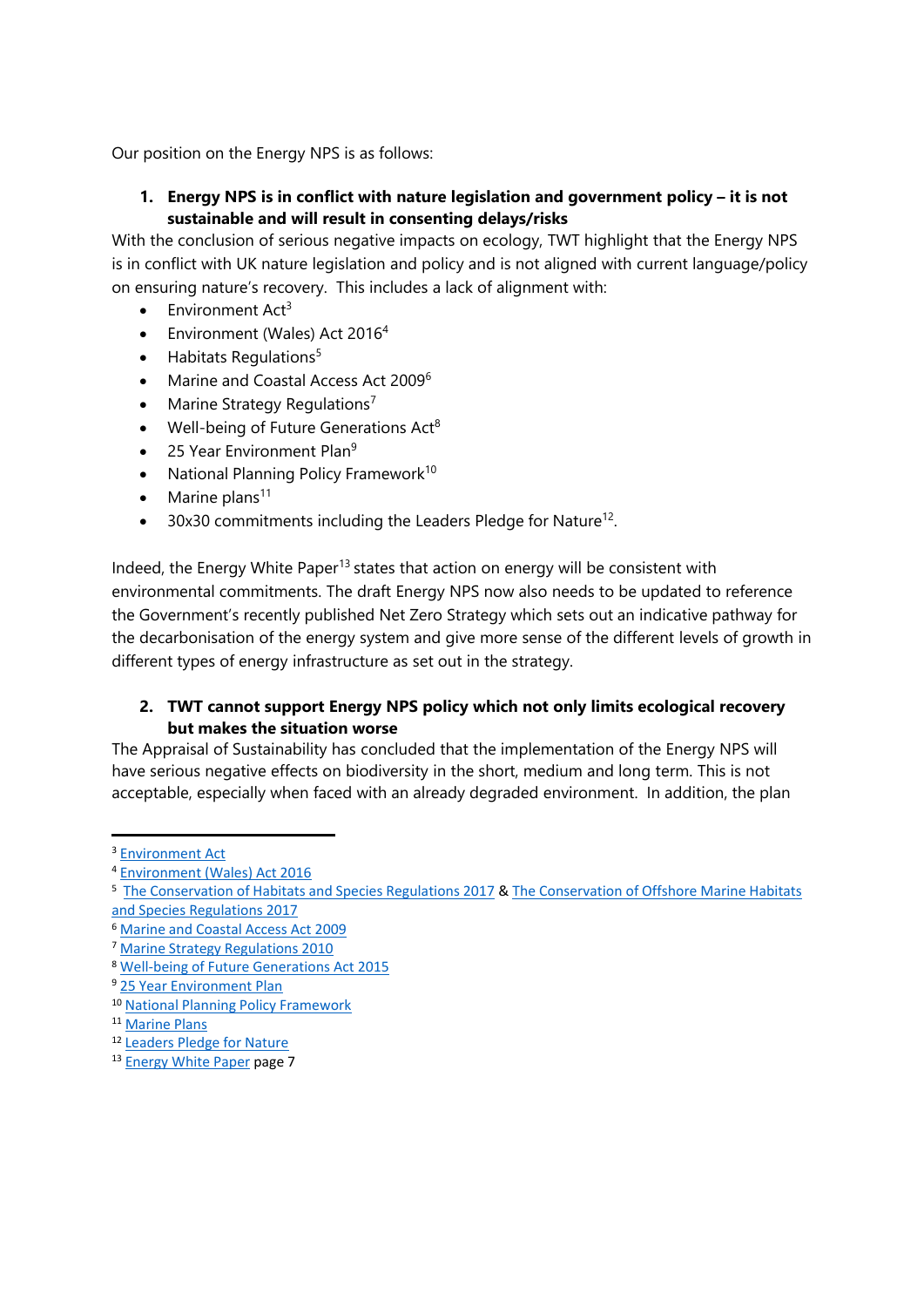level Habitats Regulations Assessment concludes the potential for adverse effect on protected sites and that compensation will be delivered at a project level. Based on the scale of development, especially at sea, project level compensation will not work and therefore the UK National Sites Network will further decline, contravening the requirements of the Habitats Regulations. Finally, a plan level MCZ assessment has not be undertaken. This further places the network of Marine Protected Areas at risk. The UK Government is internationally obligated to achieve a coherent network of Marine Protected Areas under OSPAR<sup>14</sup>.

#### **3. No recognition of strategic solutions to address negative ecological impacts**

The Energy NPS must do more to identify, support and promote solutions to reduce environmental impacts from large-scale energy infrastructure projects. TWT is involved in numerous conversations on strategic environmental measures to reduce pressures in the marine environment to create environmental headroom for projects which are deemed necessary for reaching net zero. The Energy NPS, as part of the Appraisal of Sustainability and Plan Level HRA provides the opportunity for strategic environmental measures to be identified and delivered. The NPS must seize these opportunities, otherwise consenting delays and risks will be continue to be seen<sup>15</sup>, jeopardising the achievement of net zero by 2050.

# **4. Policy on mitigation hierarchy needs strengthening**

It is crucial that the Energy NPS is updated to provide a clear steer for applicants on the requirement to follow the mitigation hierarchy (avoid, mitigate, compensate), and the sequential relationship of the mitigation hierarchy and biodiversity net gain (BNG). At present the Energy NPS:

- Does not accurately represent the requirement placed on developers to follow the mitigation hierarchy i.e. uses "should" instead of "must".
- Does not clarify the requirement for the mitigation hierarchy to be followed in appropriate succession before consideration is given to BNG. This is to ensure that BNG provides additional benefit.
- Incorrectly identifies BNG as an example of mitigation in some instances.

#### **5. No mention of blue/green carbon**

Habitats and species, on land and at sea, play an essential role in capturing and locking away carbon, thereby reducing the amount of carbon in the atmosphere. The ocean, for example, has absorbed between 20-30% of the world's total anthropogenic  $CO<sub>2</sub>$  emissions since the 1980s<sup>16</sup>. Nature also helps people to adapt and be protected from the adverse effects of climate change, such as an increasing severity and frequency of storm surges, drought and flooding. However, in

<sup>14</sup> [OSPAR](https://www.ospar.org/) [Commission](https://www.ospar.org/)

<sup>&</sup>lt;sup>15</sup> Numerous offshore wind farms planning examinations have been delayed due to complication marine compensation issues including Hornsea Three, Norfolk Vanguard and Norfolk Boreas.

<sup>16</sup> IPCC (2019) Summary for Policy Makers. IPCC Special Report on the ocean and cryosphere in a changing climate. [In H.-O. Pörtner, D.C. Roberts, V. Masson-Delmotte, P. Zhai, M. Tignor, E. Poloczanksa, K. Mintenbeck, A. Alegria, M. Nicolai, A. Oken, J. Petzold, B. Rama & N.M. Weyer (eds.)]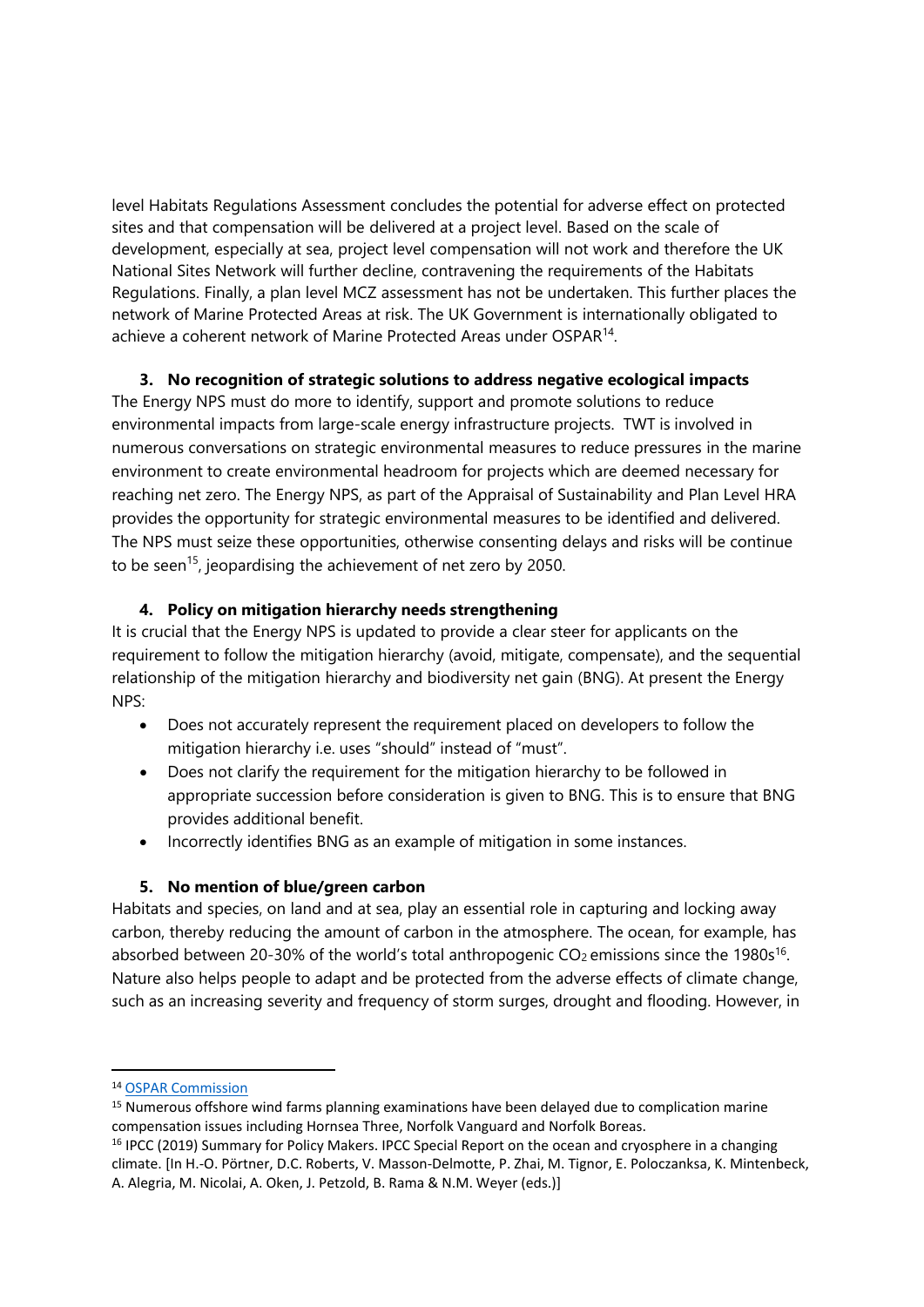its increasingly degraded and declining state, nature's capacity to perform these two vital functions is being eroded.

This is why realising both the twin goals to achieve Net Zero by 2050 and a restored and healthy natural environment is essential. Because the climate and nature crisis are inextricably linked – the actions and solutions we undertake to meet either goal should not jeopardise the other.

Blue carbon is simply the carbon captured from seas and oceans and their associated ecosystem. Similarly, green carbon is captured from habitats and their associated ecosystems on land. Every development has the potential to both i) reduce the carbon sequestration capacity of the habitats and species and ii) release long-term carbon stores back into the environment during the construction, operation and decommissioning of a development.

A requirement for developers to consider the impact from large scale infrastructure projects on blue and green carbon must be included within the Energy NPS. In addition, the NPS must recognise the valuable contribution of healthy blue and green carbon ecosystems in action to tackle climate change.

# **6. Gaps in overarching government energy policy – energy mix, energy efficiency and reduction and community schemes**

The Energy NPS places a strong emphasis on the need for renewable energy infrastructure, including offshore wind, which is presented in isolation of wider policy to reduce energy demand and increase energy efficiency. TWT have serious concerns that the scale of energy infrastructure expected will result in the industrialisation of UK seas which will have serious negative environmental consequences. We do not deny that renewable energy projects, including offshore wind, will play an important role in meeting net zero but emphasise that a better balance must be made between expansion of energy infrastructure, and energy efficiency improvements, demand reductions and community generation schemes.

It is clear that this issue is a result of a lack of holistic government policy on energy. A broad energy plan is required which sits above the Energy NPS and encompasses all scales of energy infrastructure including community schemes, energy efficiency schemes and action to reduce energy demand. Without this, there is increased risk of fragmented policy and decisions which will further contribute to ecological decline.

#### **7. We welcome numerous mentions on need for grid coordination but the text is behind the curve of the work of the Offshore Transmission Network Review (OTNR)**

TWT welcome clearer signals to industry on the need for coordination of grid infrastructure both onshore and offshore. The policy must be strengthened and emphasised to ensure strategic and holistic planning, both onshore and offshore, of grid infrastructure. More must be done within the NPS to align with the work of the Offshore Transmission Network Review to ensure the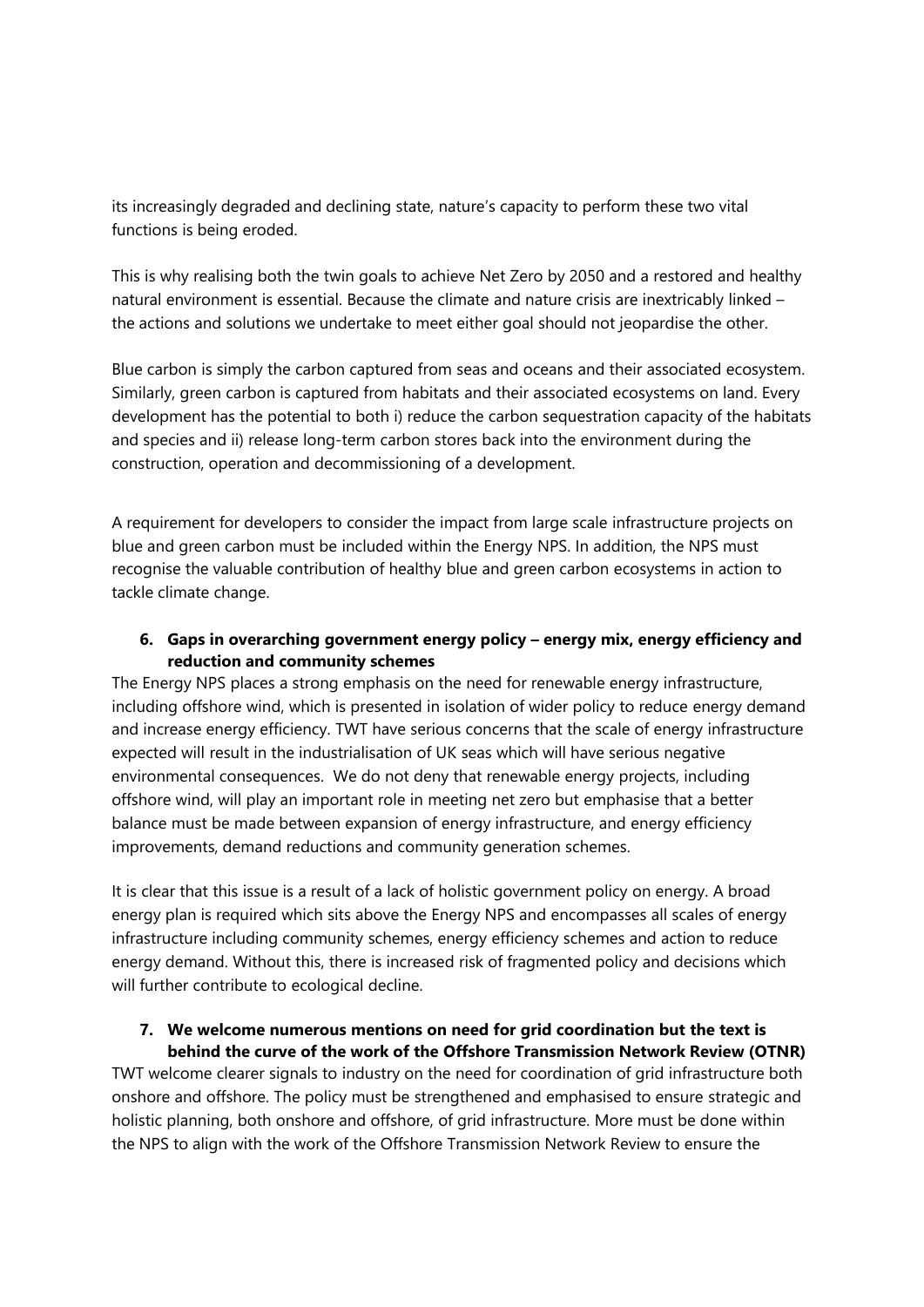longevity of the policy especially following the recent BEIS OTNR consultation on an enduring regime<sup>17</sup>.

**8. Offshore wind farm text within EN-3 forms the strongest policy within the Energy NPS but does not go far enough**

TWT welcomes the following in relation to offshore wind farm policy:

- Early development of compensation measures and without prejudice compensation packages,
- Offshore grid coordination,
- Monitoring requirements and open data.

Unfortunately, the policy still does not go far enough in identifying strategic solutions required to address serious negative effects on the environment from offshore wind farm development policy. All policy within the Energy NPS should be of the same standard of the offshore wind farm policy as a minimum.

### **9. We welcome policy recommendations to move away from fossil fuels but they do not go far enough – there are no timescales for phasing out**

TWT is pleased that the Energy NPS identifies a move away from the burning of fossil fuels for energy, such as coal, oil and gas. However, TWT expects clearer commitments within the Energy NPS including timescales on when carbon emitting energy production will be phased out. We appreciate this cannot be instantaneous, but the government needs to go beyond net zero and fast to avoid the worst tipping points in the climate system.

TWT believe there is no place for fossil fuel infrastructure past 2050. To prevent runaway climate change, it is likely that we will have to go beyond net zero into net negative, therefore the use of Carbon Capture & Storage (CCS) Technology should be viewed as a stop gap before 2050 or as a method to capture historical carbon from the atmosphere to reach net negative.

# **10. The Energy NPS lacks longevity**

The Energy NPS should be ahead of the curve in setting energy policy. However, the policy is significantly behind the curve and does not take account of numerous concepts which are progressing within Defra and the Offshore Transmission review. Therefore, the Energy NPS lacks longevity.

# **11. There is significant inconsistency between policy across EN-1 to EN-5.**

There is significant weakness and inconsistency in the recognition and assessment of offshore impacts of energy infrastructure throughout the Energy NPS but particularly in the Appraisal of Sustainability. It is vital that assessments are carried out holistically.

<sup>17</sup> [OTNR](https://www.gov.uk/government/consultations/offshore-transmission-network-review-proposals-for-an-enduring-regime) [consultation](https://www.gov.uk/government/consultations/offshore-transmission-network-review-proposals-for-an-enduring-regime) [on](https://www.gov.uk/government/consultations/offshore-transmission-network-review-proposals-for-an-enduring-regime) [a](https://www.gov.uk/government/consultations/offshore-transmission-network-review-proposals-for-an-enduring-regime) [proposal](https://www.gov.uk/government/consultations/offshore-transmission-network-review-proposals-for-an-enduring-regime) [for](https://www.gov.uk/government/consultations/offshore-transmission-network-review-proposals-for-an-enduring-regime) [an](https://www.gov.uk/government/consultations/offshore-transmission-network-review-proposals-for-an-enduring-regime) [enduring](https://www.gov.uk/government/consultations/offshore-transmission-network-review-proposals-for-an-enduring-regime) [regime](https://www.gov.uk/government/consultations/offshore-transmission-network-review-proposals-for-an-enduring-regime)